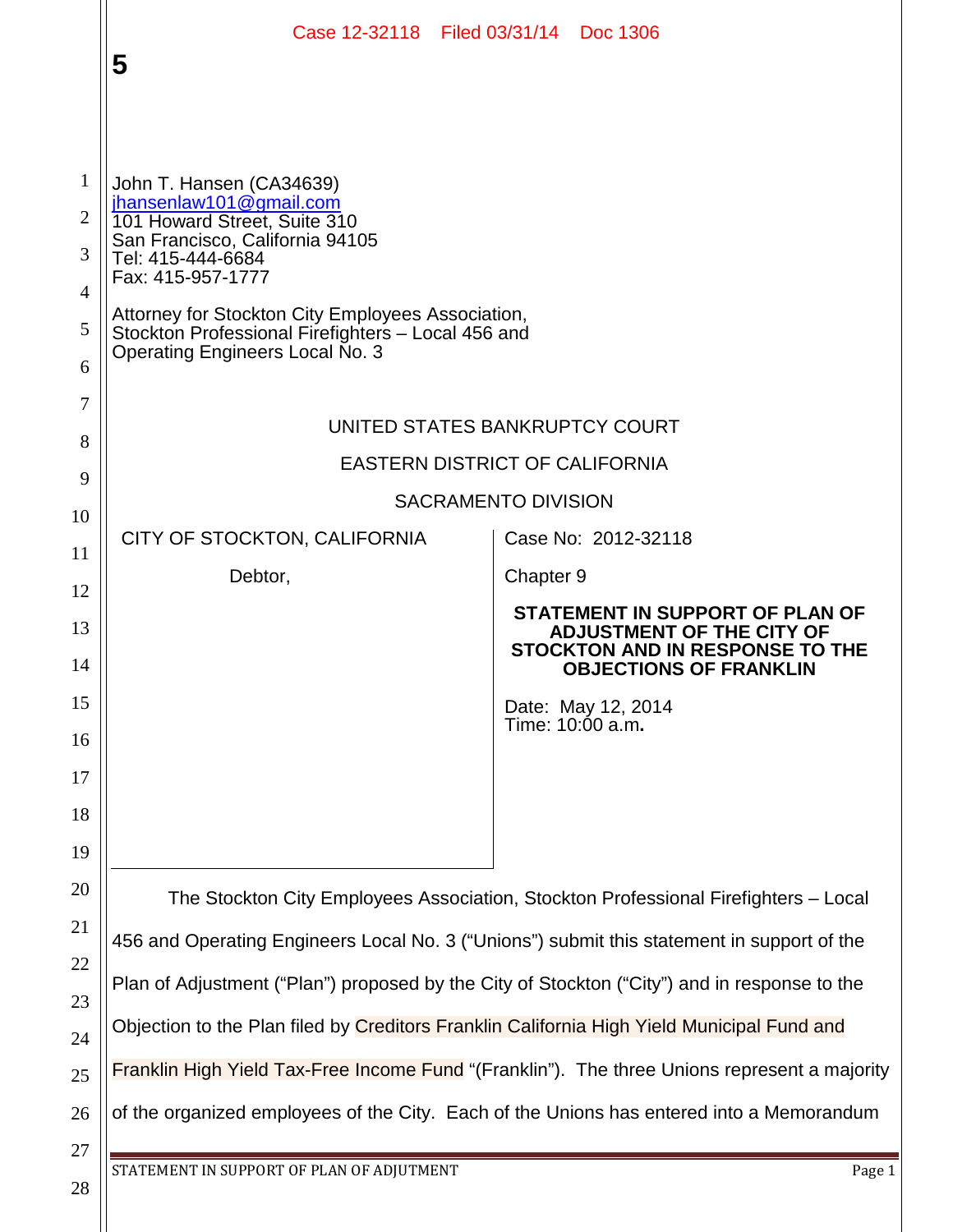2 3 4 of Understanding with the City regarding the compensation and terms of employment of their members, extending (during and after the chapter 9 case the City's collective bargaining agreements entered into between the City and each union prior to commencement of the chapter 9 case. The City's plan will assume these executory agreements.

Included in the agreements between the City and the Unions are provisions relating to retirement benefits of the employee members of the Unions. The retirement benefits were bargained for in good faith by all parties and represent a part of the compensation of the employee members. In turn the City has entered into an agreement pursuant to California statutory law with the California Public Employees Retirement System (CalPERS) to administer the City's retirement benefits, including the retirement benefits included in the Unions' members compensation per the agreements referred to above. It is important to note that none of the organized employees has a direct contractual agreement with either the City or CalPERS for their retirement benefits.

Franklin has objected to the Plan to the extent it assumes the City's obligations to CalPERS, but it has not objected to the assumptions of the agreements between the City and the Unions. Notwithstanding the apparent inconsistency in Franklin's selective objection to the Plan as its affects retirement benefits, the Unions will demonstrate that the City's Plan is in the best interest of creditors.

The principal confirmation requirements of a plan of adjustment in chapter 9 are that the plan is in the best interests of creditors and is feasible. $1\overline{1}$  11 U.S.C. § 943(b)(7). The chapter 9 best interests of creditors test is not defined in the Bankruptcy Code, but it has been

STATEMENT IN SUPPORT OF PLAN OF ADJUTMENT **Page 2** Page 2

**5**

1

5

6

7

8

9

10

11

12

13

14

 $\overline{a}$ 

The Unions will not address the feasibility issue, as the City undoubtedly will do so in considerable detail.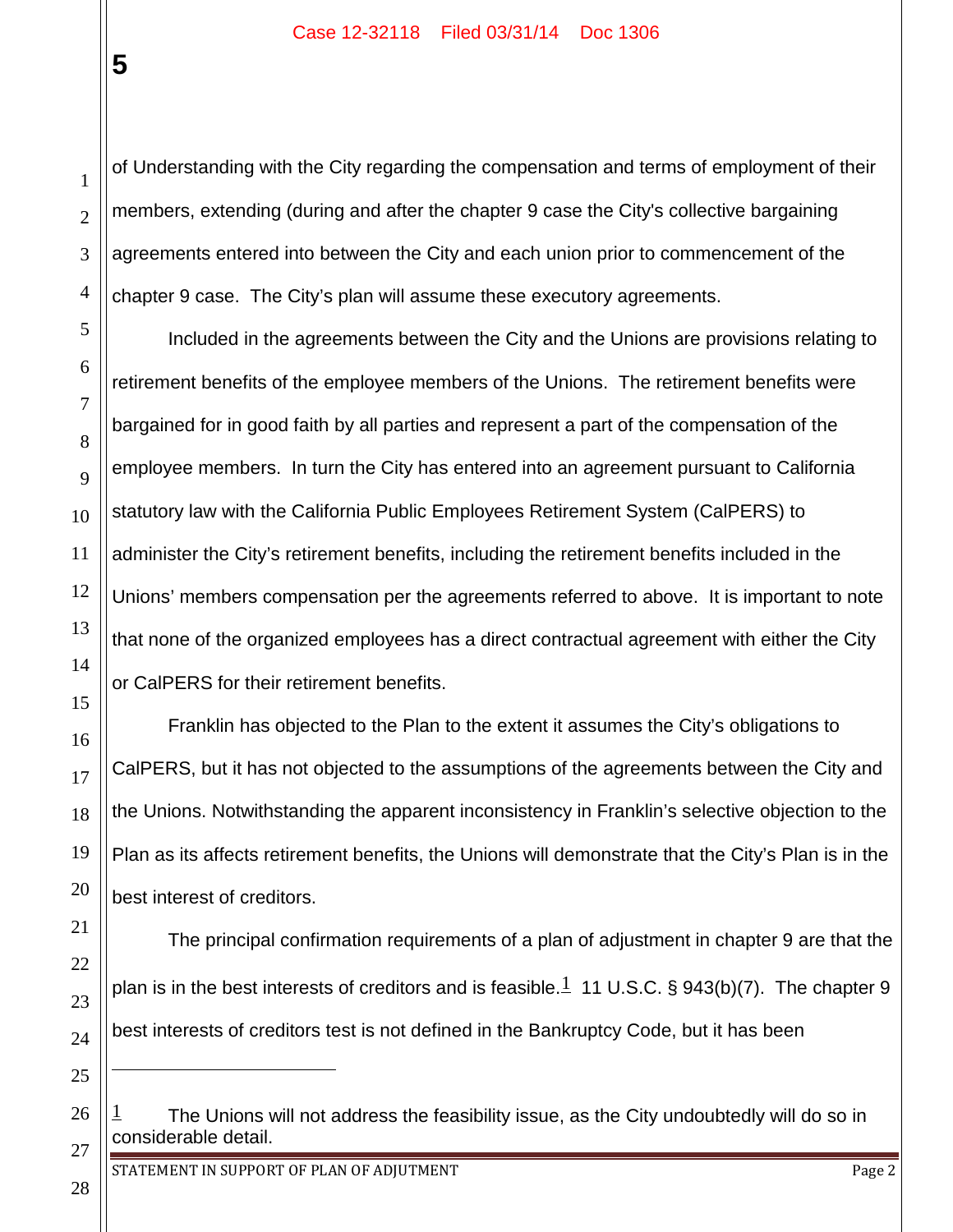**5**

1

2

3

4

5

6

7

8

9

10

11

interpreted by the courts to mean that the plan is at least equal to other alternatives available to creditors. See, 6 *Collier on Bankruptcy*, ¶ 943.03[7][a]. pp. 943-26-7 (16th Ed.). Franklin has not proposed an alternative to the City's Plan that provides a better alternative for creditors, because its argument that the City should modify the retirement benefits of its employees and breach its agreement with CalPERS is not a favorable alternative for the reasons discussed below. $2$ 

Moreover, in determining whether a plan is equal to (or better) than alternatives that might be proposed, the Court should consider the relationship between the City and its various constituents and evaluate how they would fare under any proposed alternative. Among those constituents are the City's employees and their recognized bargaining units. Any alternative plan that adversely affects those constituents may indeed prove not be in the best interests of the City's creditors.

The relationship between a California municipality and its employees, especially with regard to compensation and benefits, is largely controlled by statute and interpretative court decisions that provide broad protections of employees. With respect to pensions, the leading California Supreme Court decision is Allen v. City of Long Beach, 43 Cal. 2<sup>nd</sup> 128, 287 P. 2<sup>nd</sup> 765 (1955). There the Court said the following at page 131:

"To be sustained as reasonable, alterations of employees' pension rights must bear some reasonable relation to the theory of a pension system and its successful operation, and changes to a pension plan which result in disadvantage to employees should be accompanied by comparable new advantages."

The Unions also will not address the issues related to the City's relationship with CalPERS, but they note that CalPERS has contended that any attempt by the City to renege on its obligations to CalPERS would trigger a large immediately due withdrawal obligation.

 $\overline{a}$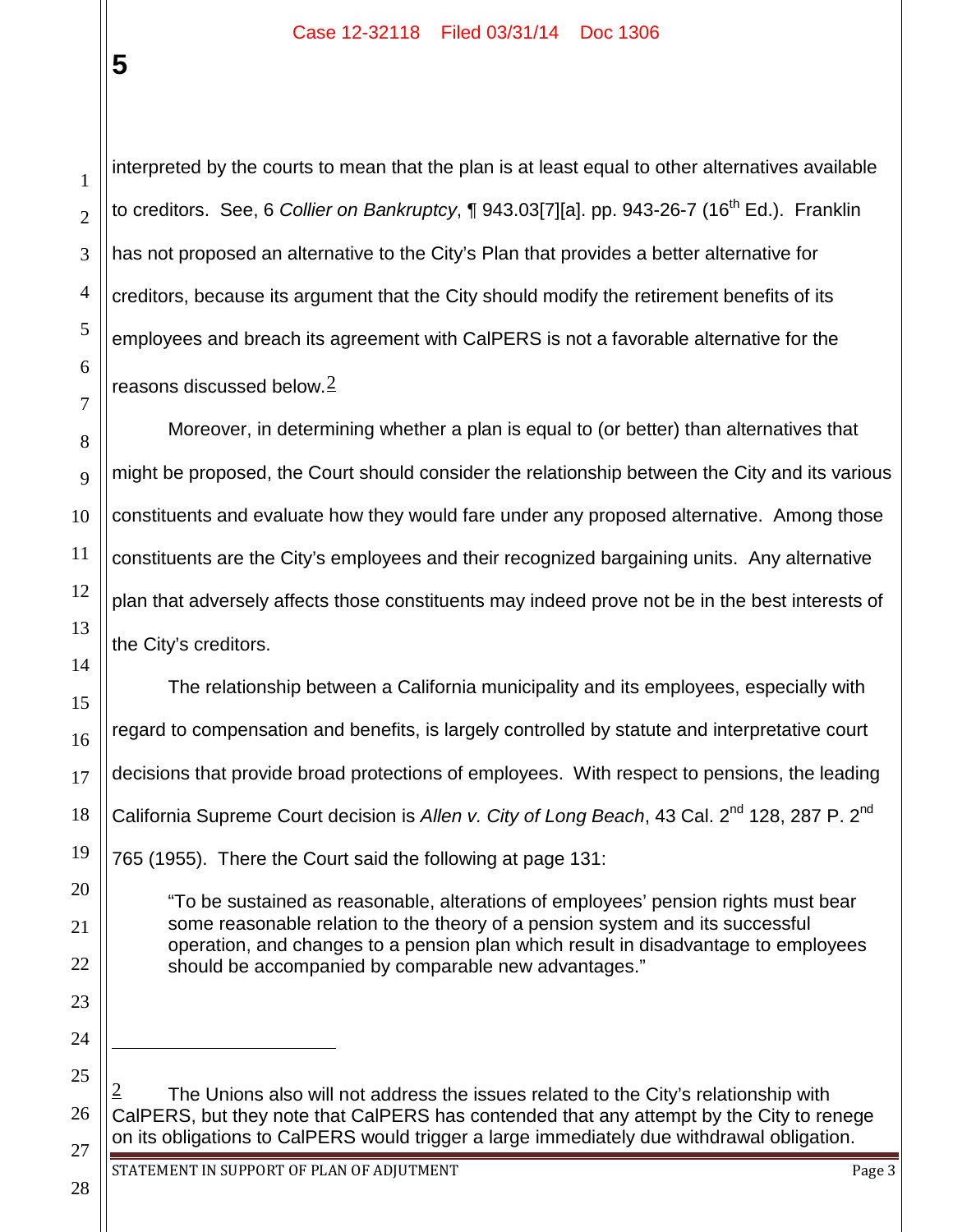Accord: *Betts v. Board of Administration*, 21 Cal. 3rd 859, 863-4 (1978).

In other words, the California Supreme Court treated pension rights as akin to the way property rights are treated under the Bankruptcy Code; as for example in 11 U.S.C. § 361 defining adequate protection for an interest in property. Among other things, § 361 requires an additional or replacement lien to the extent of a decrease in the value of the interest in property while the automatic stay is in effect; or granting an entity the indubitable equivalent of the entity's interest in the property. Those requirements are comparable to what the California Supreme Court requires regarding any alteration of pension rights to the detriment of employees; *i.e.*, a municipality cannot diminish pension rights without substituting something equivalent to the lost benefits

Thus, the City was adhering to well established California law and the expectations of its employees pursuant thereto in honoring its pension obligations. While Franklin may argue that the Bankruptcy Code trumps California law, that is not so clear in the case of pension rights. If put to the test of deciding the issue, the California Supreme Court may well hold that vested pension rights are property rights under California law, and the Bankruptcy Code does not trump property rights. See, *Louisville Joint Stock Land Bank v. Radford*, 295 U.S. 555 (1935).

There are other good reasons, aside from legal considerations, why it is in the best interests of creditors for the City to honor its obligations to its employees. In order for the City to successfully implement its Plan, it will need the commitment of a highly qualified workforce. Altering pension benefits of the employees would seriously impact the morale of the workforce, and would likely result in a significant "brain drain," especially as the economy of California continues to improve and other municipalities increase their hiring. For example, when the

28

**5**

1

2

3

4

5

6

7

8

9

10

11

12

13

14

15

16

17

18

19

20

21

22

23

24

25

26

27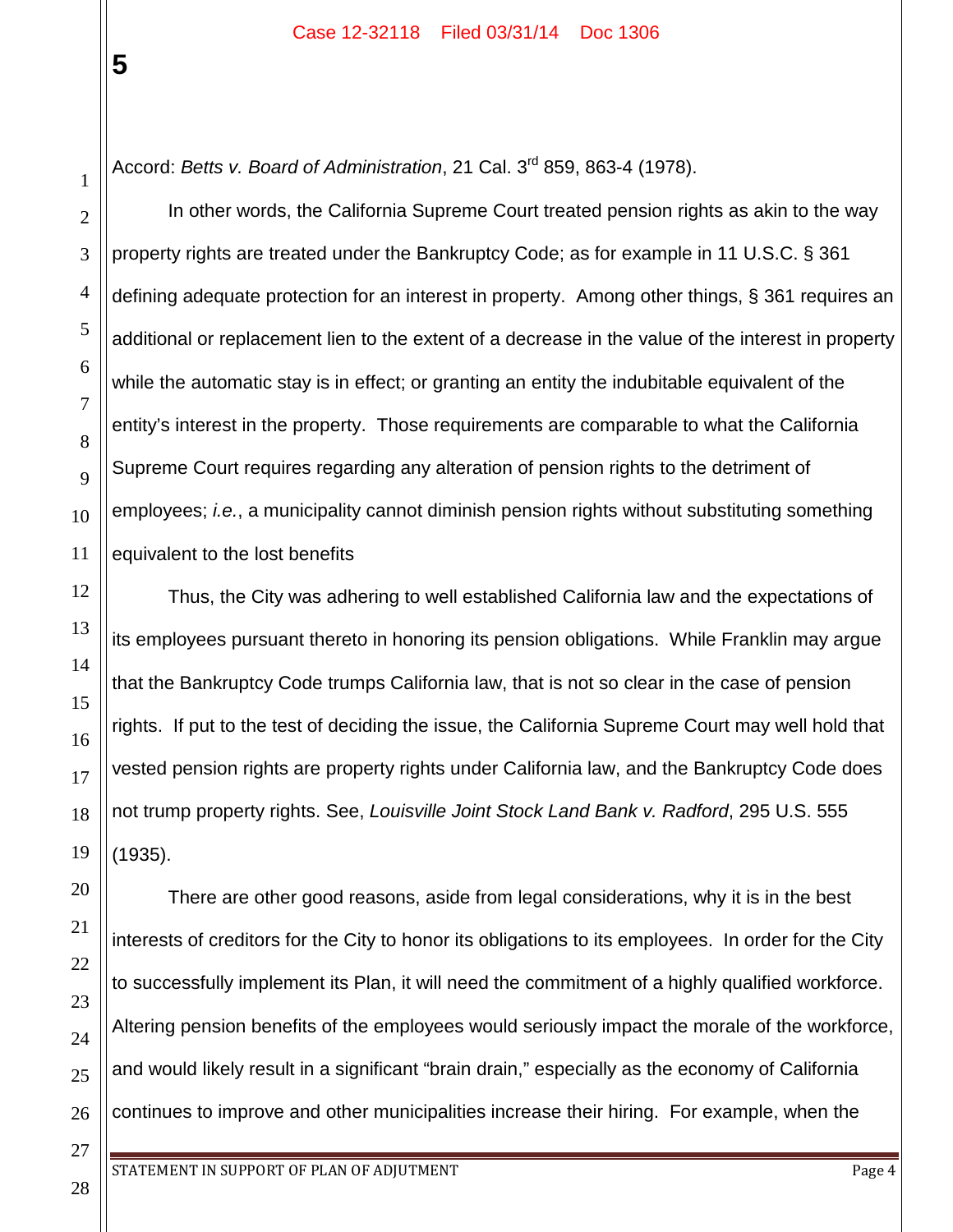**5**

1 2 3 4 5 6 7 8 9 10 11 12 13 14 15 16 17 18 19 20 21 22 23 24 25 26 27 28 City of San Jose placed an initiative on the ballot in order to reduce its employees' pension benefits, there was an alarming exodus of public safety employees. Favro, M. "Pension Reform Fear: SJPD Resignation, *NBC Bay Area* on the Rise," Friday, June 8, 2012. Downloaded on March 28, 2014 from http://www.nbcbayarea.com/news/local/Pension-Reform-Fear-SJ-Resignation-on-the-Rise-158213725.html. (Attached as Exhibit 1.) No employer was ever placed at a disadvantage with its competition by treating its employees with the dignity and respect they deserve, including honoring promises made to the employees who, based on the assumption those promises would be kept, have provided valued services to their employer that cannot be recouped. Stockton will need to maintain its competitive position vis-a-vis other municipalities if it is to retain the workforce it needs to successfully implement its Plan. For all the above reasons, the Unions urge the Court to confirm the City's Plan as being in the best interests of creditors, because, among other reasons, it also is in the best interests the employees and residents of the City. Respectfully submitted, \_\_\_\_\_\_\_\_\_\_/s/*John T. Hansen*\_\_\_\_\_\_\_\_ John T. Hansen Attorney for Stockton City Employees Association, Professional Firefighters – Local No 456, and Operating Engineers, Local No. 3 STATEMENT IN SUPPORT OF PLAN OF ADJUTMENT **Page 5** and the state of the state of the state of the state of the sta